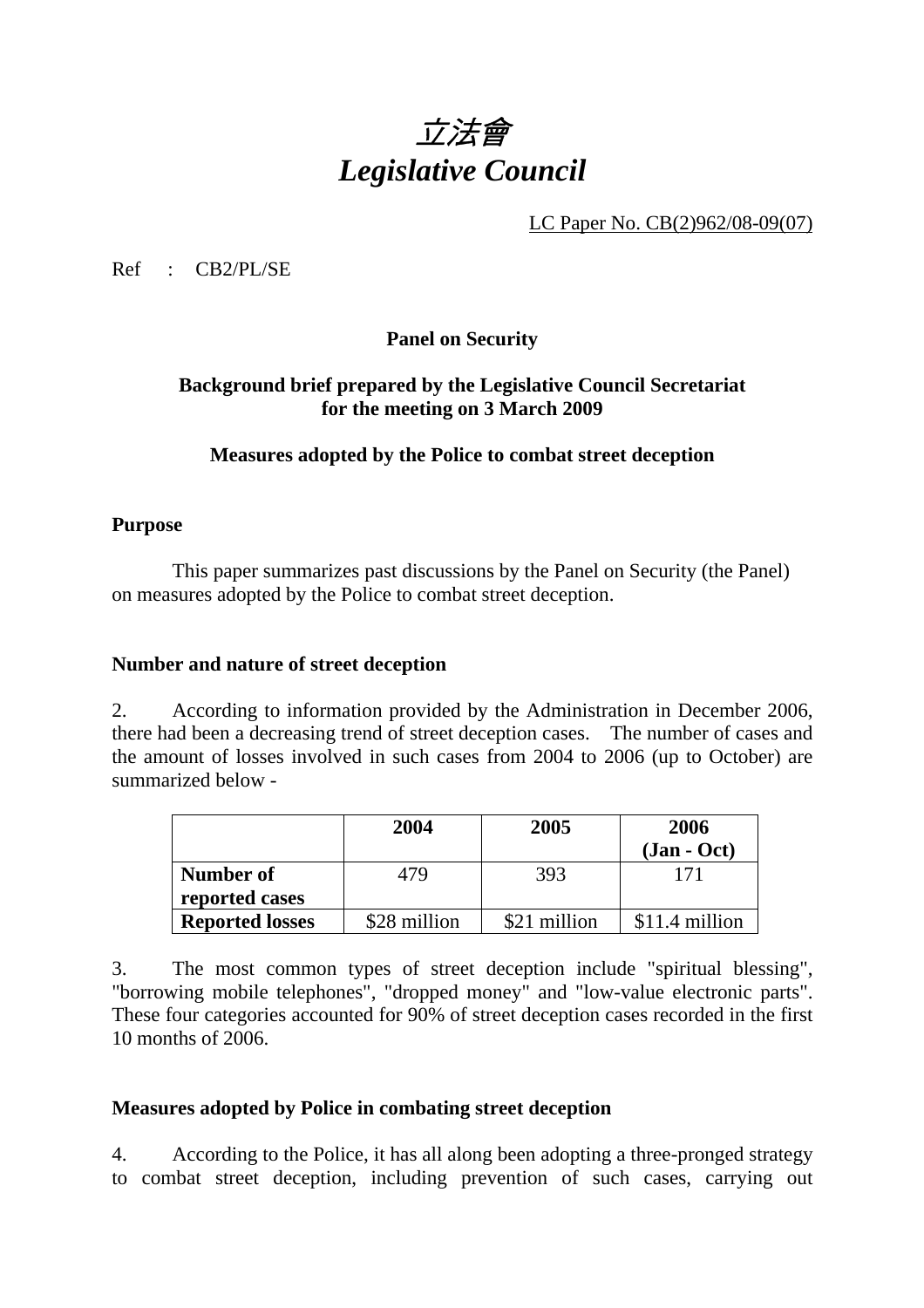intelligence-led operations, and conducting prompt investigations.

5. In respect of prevention, besides raising the awareness of members of the public through the media, District Response Teams have been established to strengthen the liaison with banks, elderly day care centres, etc. to increase the alertness of relevant persons, especially the elderly. The Police also mount intelligence-led operations regularly, and co-operate with the Immigration Department to enable monitoring of the activities of suspected fraudsters when they enter Hong Kong. Regular contact is maintained with the Mainland authorities to deal with Mainland-based syndicates. Where appropriate, the Police will handle street deception cases centrally at regional/district levels for more effective investigation of such crimes.

#### **Discussions by the Panel**

6. At its meeting on 5 December 2006, the Panel was briefed on measures adopted by the Police in combating street deception. Members enquired about the detection rate of different types of street deception cases and the sentence imposed in convicted cases. They also asked about the number of cases where Mainlanders were found involved in the commission of the crime.

7. The Administration responded that persons arrested for street deception were prosecuted for fraud and the sentence imposed was about two to four years' imprisonment, although the maximum sentence for the offence was 14 years' imprisonment. The Police noted that a majority of the persons who committed such crimes were Mainland visitors. If Mainland visitors were arrested, they would be dealt with according to an established mechanism. The authorities would repatriate them after their cases have been tried by Court. Information about Mainland visitors convicted of crime in Hong Kong and intelligence about Mainland persons involved in criminal activities would be provided to the public security authorities and permit-issuing authorities in the Mainland, so that when these people made subsequent applications for entering Hong Kong, the Mainland authorities might then decide whether exit endorsement should be issued.

8. Some members expressed concern about the prevalence of street deception cases. They considered that the Police should step up patrol to combat such crime. Members suggested that the sentencing provisions under the Organized and Serious Crimes Ordinance (OSCO) should be invoked for street deception offences so that a heavier sentence would be imposed on the convicted persons.

9. The Administration responded that, depending on the seriousness and prevalence of the crime involved, application was made under OSCO as far as possible in street deception cases to impose a heavier sentence. The Administration stressed that the Police attached great importance to street deception cases and had put much effort in combating such crime in the past few years. Besides intelligence-led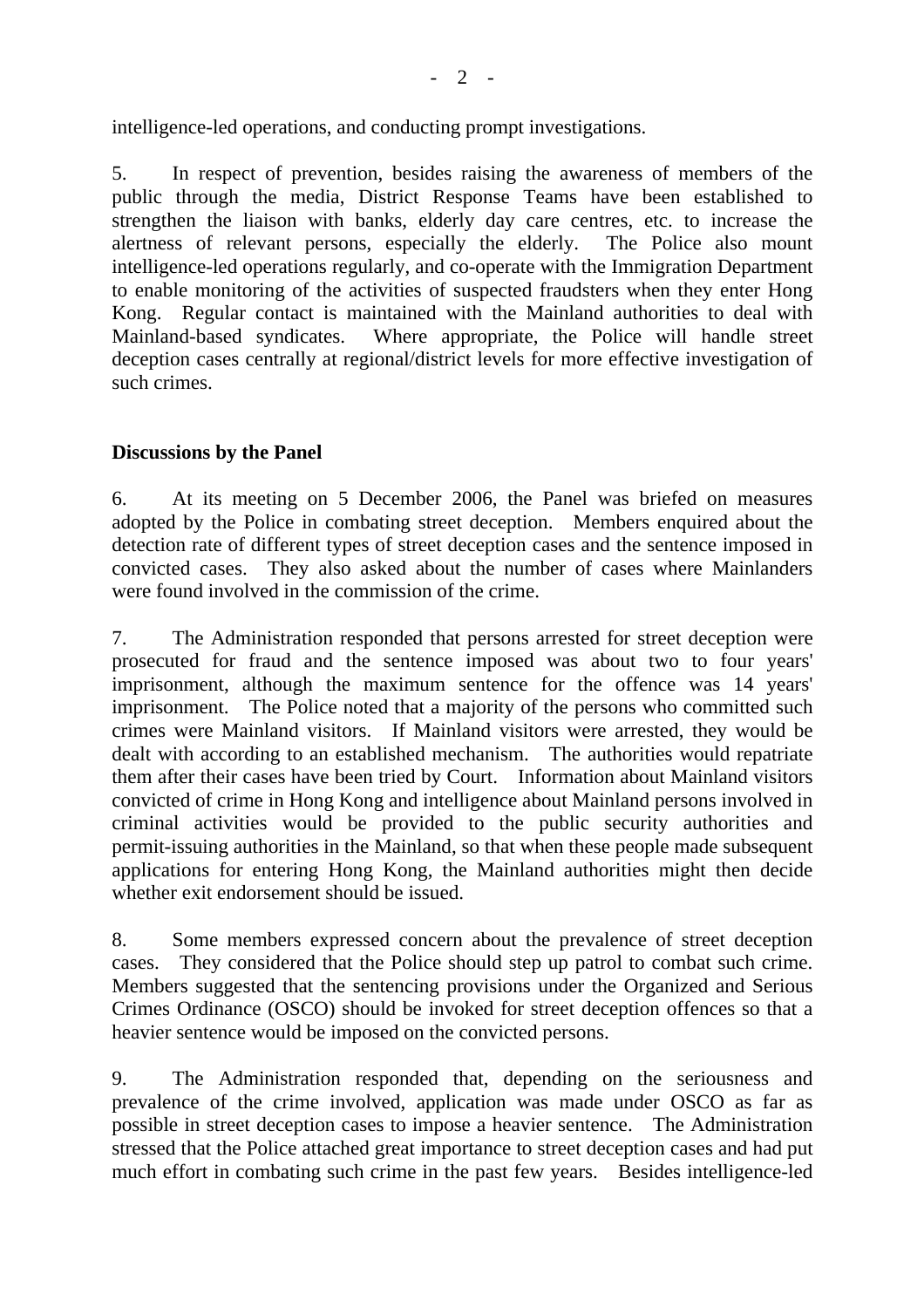operations, much publicity had been launched through the media to enhance public awareness. Banks had been encouraged to contact the Police, if they came across elderly customers withdrawing unusually large sums of money.

10. The Administration also advised that combating street deception was one of the operational targets of the Commissioner of Police (CP) in 2006. Intelligence on syndicates involved in such crime and their pattern of crime was regularly exchanged with the Mainland public security authorities. In addition to the established communication channels with the Mainland for regular exchange of intelligence to combat street deception, issues concerning criminal activities which were of mutual concern were raised at meetings of the Guangdong Hong Kong Macau Tripartite Criminal Investigation Department Heads Conference held at six-month intervals.

11. At the Panel meeting on 21 January 2009, when discussing Hong Kong's overall crime situation in 2008, some members expressed concern about deception cases where many members of the public became victims, including model agency deception and the sale of travel opportunities/holiday facilities. They called on the Police to step up investigation against such crimes.

### **Related information**

12. Questions relating to street deception were raised by Members at the following Council meetings -

- (a) Hon TAM Yiu-chung raised a question about street deception cases at the Council meeting on 22 May 2002; and
- (b) Hon LAU Wong-fat raised a question on strategy adopted to combat street deception activities at the Council meeting on 10 January 2007.

The Administration's replies to the questions are provided respectively in **Appendices I** and **II**.

#### **Relevant papers**

13. Members may wish to refer to the following minutes of meeting and paper for details of the discussion -

- (a) minutes of the meeting of the Panel on Security on 5 December 2006 (LC Paper No. CB(2)880/06-07); and
- (b) Administration's paper entitled "Street deception" (LC Paper No. CB(2)499/06-07(04)).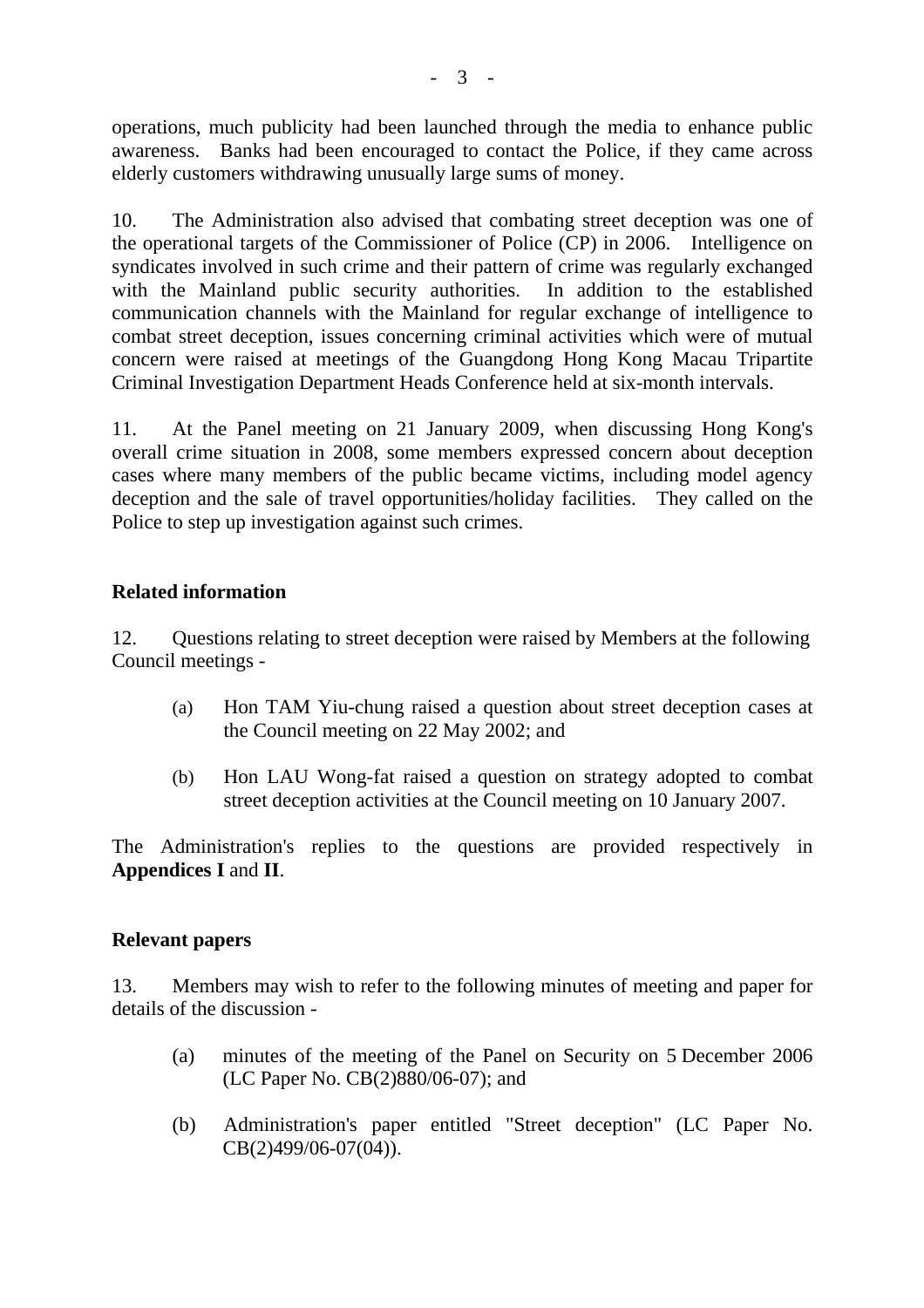14. The above minutes of meeting and paper are available on the website of the Legislative Council (http://www.legco.gov.hk).

Council Business Division 2 Legislative Council Secretariat 25 February 2009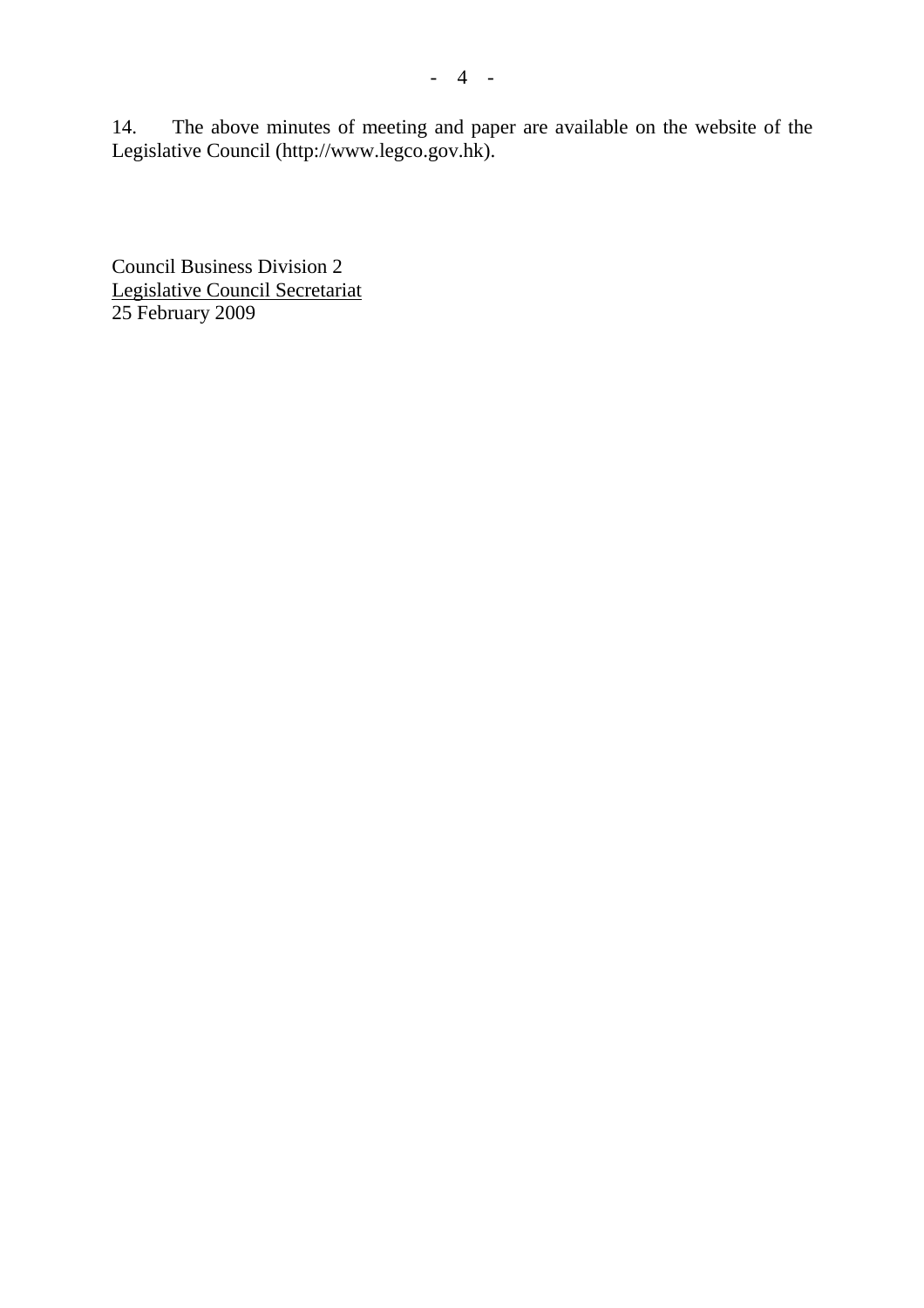## **Press Release**

Email this article | Government Homepage

LCQ13: Street deception cases

\*\*\*\*\*\*\*\*\*\*\*\*\*\*\*\*\*\*\*\*\*\*\*\*\*\*\*\*\*

Following is a question by the Hon Tam Yiu-chung and a written reply by the Secretary for Security, Mrs Regina Ip, in the Legislative Council today (May 22):

Question:

There has recently been a series of cases in which elderly people were cheated of their valuables by swindlers in the streets. The tricks of these swindlers included pretending to pray for luck or remove misfortunes for the elderly or their families. Regarding such "prayfor-luck gangs" and other on-street defrauding cases with various tricks, will the Government inform this Council of:

(a) the following in respect of the past three years :

(i) the modus operandi of the gangs in the reported fraud cases;

(ii) the number of various type of fraud cases; and the number of victims and the loss involved;

(iii) the number of gangs arrested and successfully prosecuted in such fraud cases; and

(iv) the total number of promotional leaflets distributed by the police conveying the message of combating on-street defrauding; and

(b) the measures to combat on-street defrauding, in particular those which caution the elderly against such defrauding tricks?

Reply:

Madam President,

(a)(i) The common modus operandi (MO) of street deception cases include the following :

\* perpetrators persuading the victims to buy fake products, including gold rings, jade bracelets, electronic parts and medicine, claiming that remarkable profits can be gained by reselling the products;

\* setting up a pre-arranged trap in which the offenders claim that a large sum of abandoned money was found in the street. Offenders use excuses to convince the victims to give their own money in order to have a share of the abandoned money, which is subsequently found to be fake or non-existent;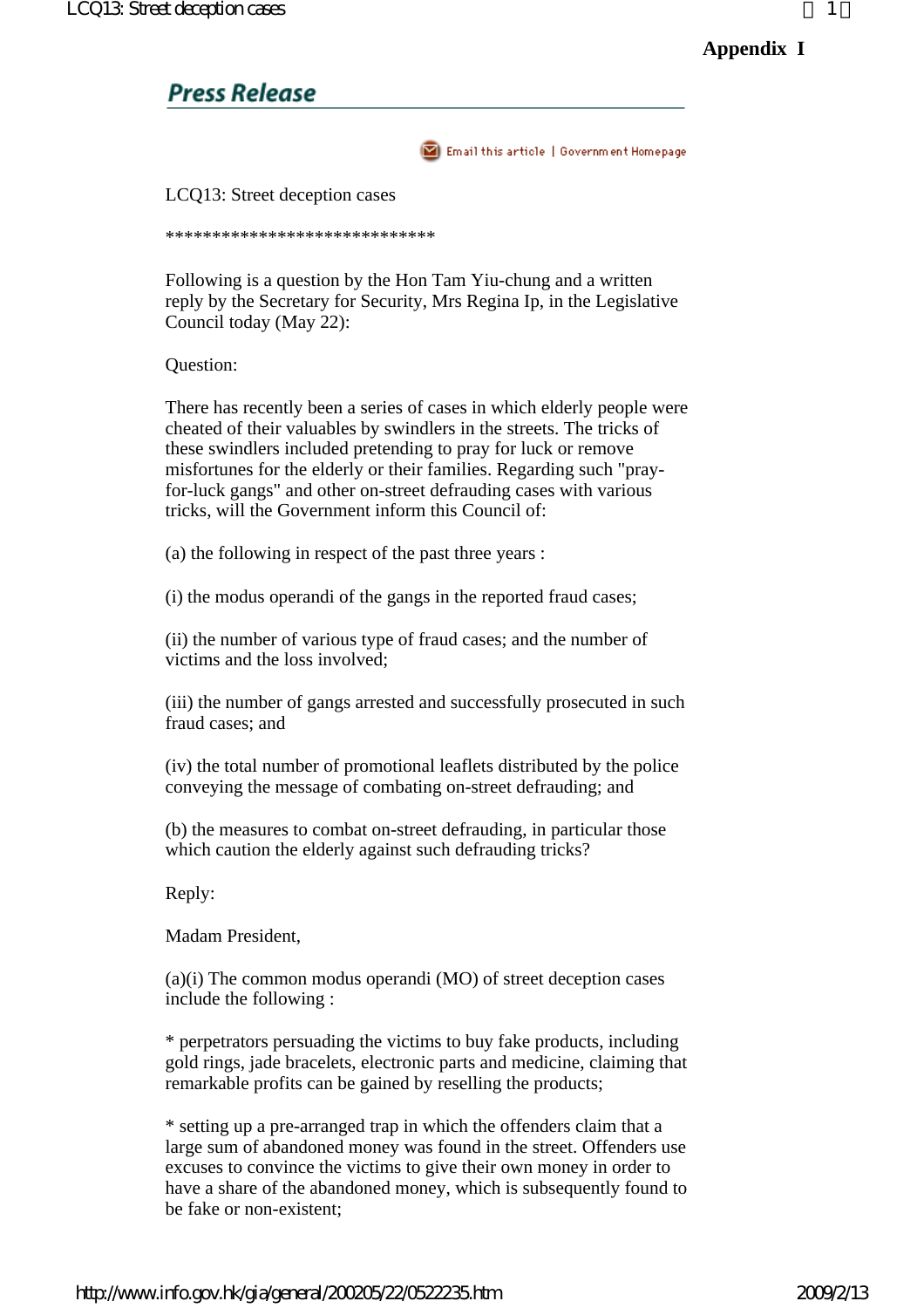\* swindlers asking for money to seek spiritual blessing for removing the misfortune of the victims or their family members; and

\* fiddlers using currencies which are not in circulation or foreign exchanges with very low exchange rate to change for local currencies.

(ii)In the past three years, the number of street deception cases in various M.O. is at annex (1).

The amount of money lost (in million dollars) in street deception cases in the past three years is at annex (2).

Since the Police do not maintain statistics on the number of victims involved in street deception cases, the requested information is not available. Analysis shows that for the period from January 2001 to April 2002, a total of 484 females fell into the traps of "spiritual blessing gangs". Out of these, 70 per cent (i.e. 340 persons) are aged 60 or above.

(iii)In the past three years, the number of cases which resulted in arrests and conviction are at annex (3).

(iv)The Police have distributed a total of 831 970 publicity pamphlets with anti-street deception message in the past three years.

(b) The Police take a serious view of street deception. In order to enhance knowledge of the elderly and their family members of the various types of deception cases, the Crime Prevention Bureau pass on relevant information and advice to members of the public, in particular the elderly, through different media, including broadcasting through television and radio and distribution of leaflets. The Police also cooperate with the Social Welfare Department (SWD) and nongovernment welfare agencies in organising publicity programmes and briefings for the elderly in their respective regional units, including social centres and hostels for the elderly. The SWD disseminate antistreet deception message in their publication entitled "Support Team for the Elderly Newsletter". Specific advice to the elderly on how to prevent such crime was published in the edition released in April 2002. In addition, the Crime Prevention Bureau have requested tellers at banks to remind the elderly to be cautious about possible deception cases whenever it is found that an elderly person has withdrawn a large sum of money and is acting differently as reflected in his or her past transaction records.

Separately, all Police Regions have designated teams to take specific actions against street deception. Since quite a number of street deception cases were committed by Mainland visitors, the Police have exchanged intelligence with the Mainland security authorities with a view to combating such crimes.

End/Wednesday, May 22, 2002

**NNNN**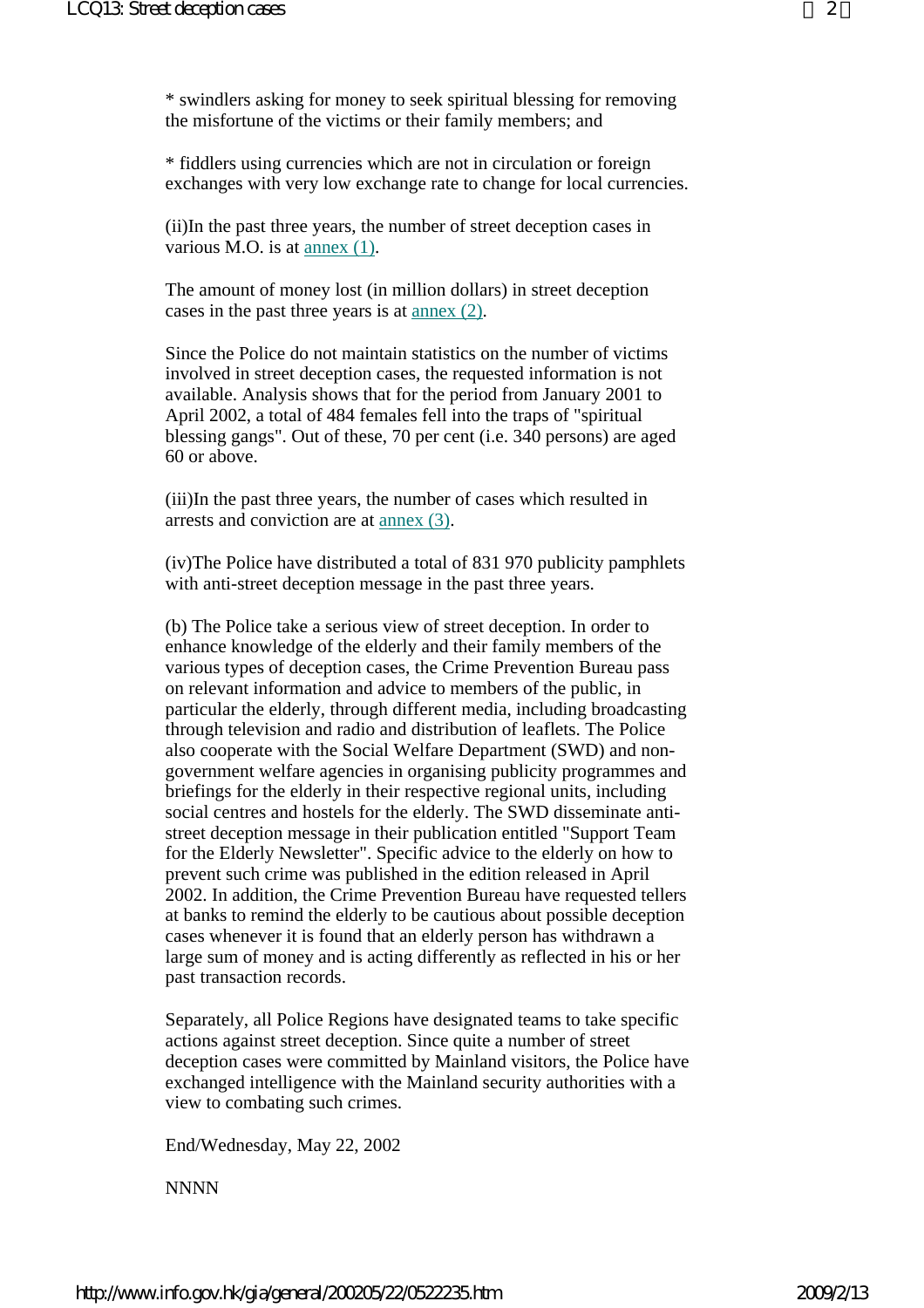Annex (1)

| <b>M.O.</b><br><b>Year</b> | Fake<br>gold<br>ring | Fake<br>jade<br><b>bracelets</b> | Fake<br>electronic<br>parts | Fake<br>medicine | Dropping Spiritual<br>money | blessing | Fake<br>foreign<br>exchanges | <b>Others</b>  | <b>Total</b> |
|----------------------------|----------------------|----------------------------------|-----------------------------|------------------|-----------------------------|----------|------------------------------|----------------|--------------|
| 1999                       | 109                  | 17                               | 150                         | 106              | 36                          | 11       | N.A.                         | 26             | 455          |
| 2000                       | 151                  | 25                               | 110                         | 107              | 129                         | 70       | N.A.                         | 25             | 617          |
| 2001                       | 14                   | 19                               | 47                          | 20               | 192                         | 311      | 16                           | $\overline{4}$ | 623          |
| 2002<br>$(Jan -$<br>Apr)   | 18                   | 15                               | 18                          | 12               | 71                          | 173      | 19                           | 3              | 329          |

*Note: N.A. means no figures available.*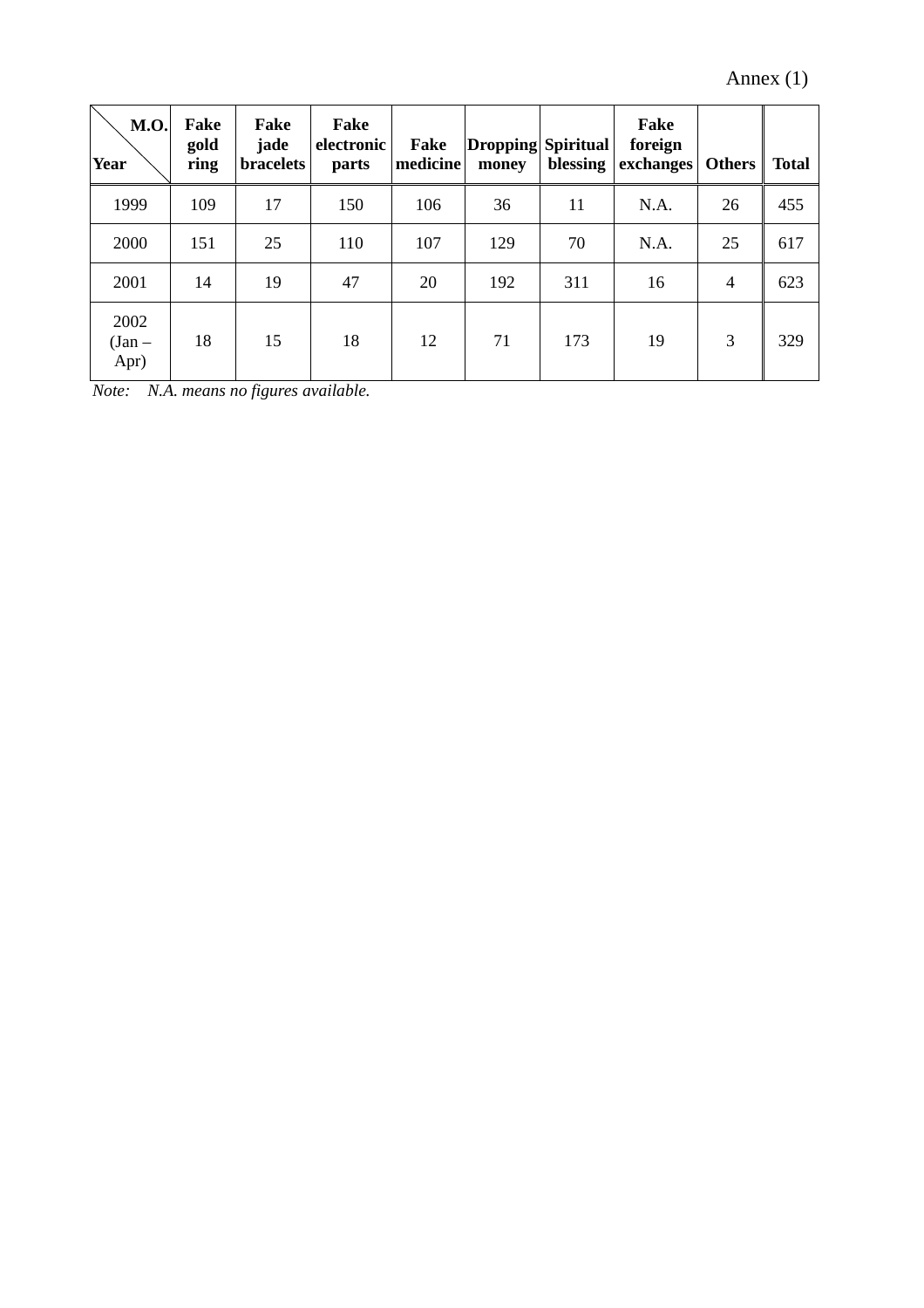| <b>M.O.</b><br>Year   | Fake<br>gold ring bracelets | Fake<br>jade | Fake<br>electronic<br>parts | Fake<br>medicine | Dropping Spiritual<br>money | blessing | Fake<br>foreign<br>exchanges | <b>Others</b> | <b>Total</b> |
|-----------------------|-----------------------------|--------------|-----------------------------|------------------|-----------------------------|----------|------------------------------|---------------|--------------|
| 1999                  | N.A                         | N.A          | N.A                         | N.A              | N.A                         | N.A      | N.A                          | N.A.          | 26.241       |
| 2000                  | 4.213                       | 2.758        | 11.619                      | 9.346            | 8.024                       | 5.871    | N.A.                         | 0.663         | 42.494       |
| 2001                  | 1.232                       | 1.192        | 4.931                       | 1.385            | 3.809                       | 21.7     | 1.576                        | 0.42          | 36.245       |
| 2002<br>$(Jan - Apr)$ | 0.289                       | 1.028        | 1.48                        | 1.044            | 1.153                       | 14.589   | 2.218                        | 0.054         | 21.855       |

*Note: N.A. means no figures available.*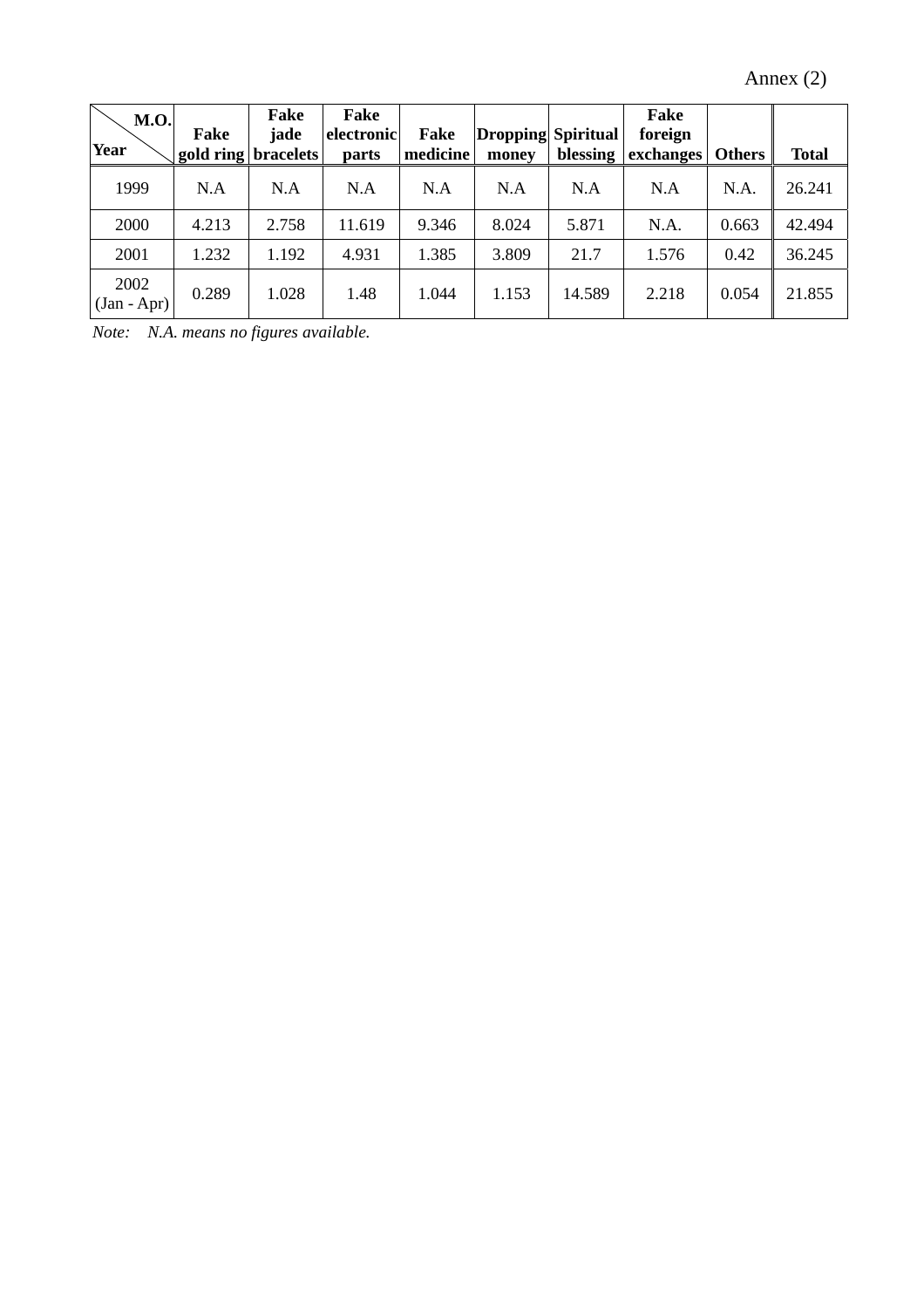Annex (3)

| Year                  | Cases with<br>Arrests # | <b>Cases resulted</b><br>in Conviction | <b>Cases in which no conviction</b><br>is resulted/suspects released<br>after investigation | <b>Cases pending</b><br>prosecution or<br>investigation |
|-----------------------|-------------------------|----------------------------------------|---------------------------------------------------------------------------------------------|---------------------------------------------------------|
| 1999                  | 24                      | N.A.                                   | N.A.                                                                                        | N.A.                                                    |
| 2000                  | 57                      | N.A.                                   | N.A.                                                                                        | N.A.                                                    |
| 2001                  | 62                      | 29                                     | 33                                                                                          |                                                         |
| 2002<br>$(Jan - Apr)$ | 30                      | 3                                      | h                                                                                           |                                                         |

*Note (1): N.A. means no figures available.* 

*Note (2): # As statistics maintained by the Police are in the unit of cases, figures on the number of persons arrested or convicted are therefore not available.*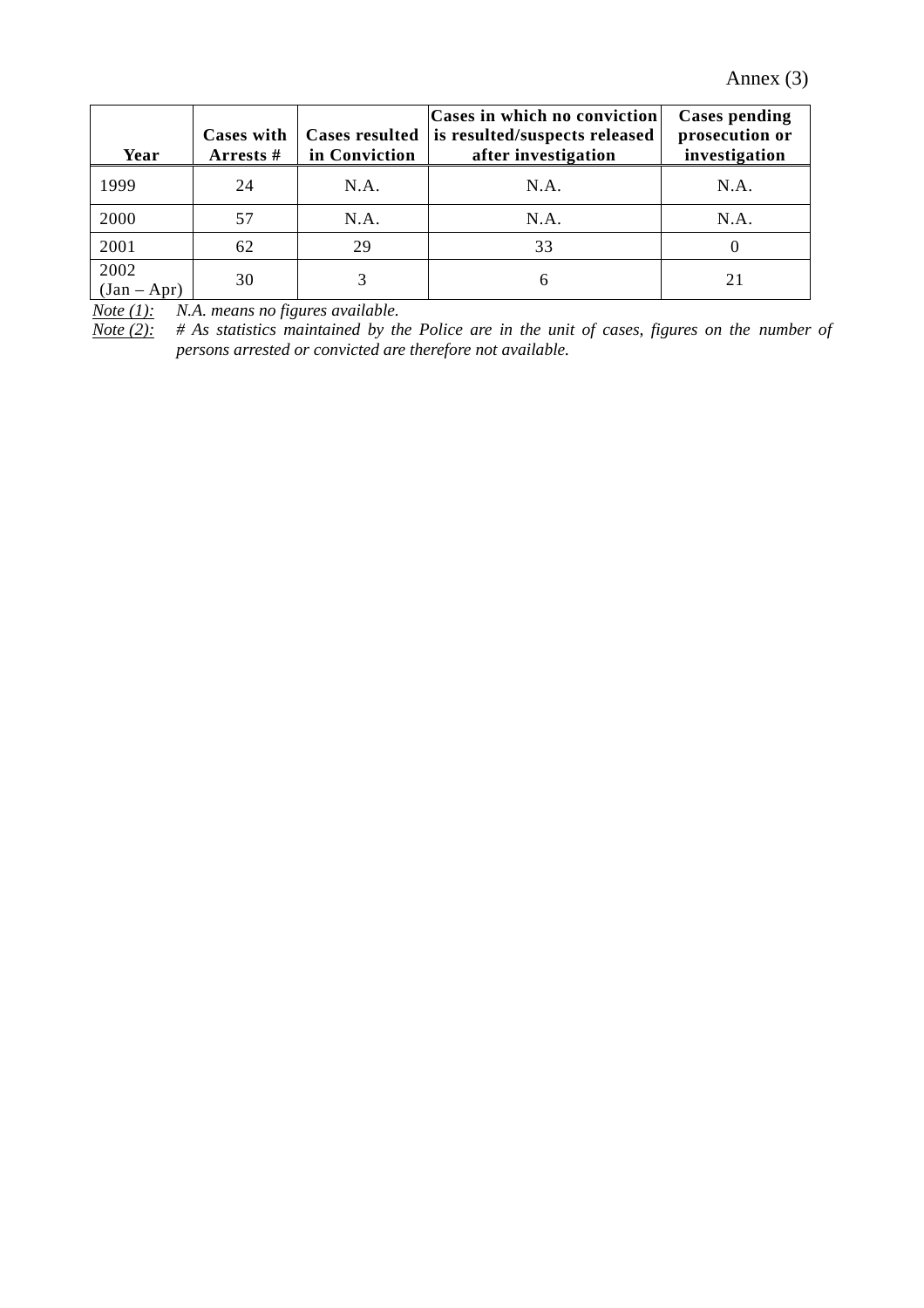# **Press Releases**

LCQ3: Three-pronged strategy adopted to combat street deception activities \*\*\*\*\*\*\*\*\*\*\*\*\*\*\*\*\*\*\*\*\*\*\*\*\*\*\*\*\*\*\*\*\*\*\*\*\*\*\*\*\*\*\*\*\*\*\*\*\*\*\*\*\*\*

 Following is a question by the Hon Lau Wong-fat and a reply by the Secretary for Security, Mr Ambrose S K Lee, in the Legislative Council today (January 10):

#### Question:

 In recent years, culprits of street deceptions have employed many different defrauding tricks, for instance, by making excuses such as seeking spiritual blessings for removing misfortunes for the victims, sharing with the victims a large sum of money found on the street, and jointly buying and reselling magic drugs or high-tech components with the victims to make a profit, etc. Earlier, there was also a case in which a woman reported that she had been cheated of her life savings of more than a million dollars. In this connection, will the Government inform this Council:

(a) of the number of street deception cases reported to the Police last year and the number of such cases solved by the Police, as well as the penalties imposed on the convicts; and

(b) whether it has assessed the effectiveness of the measures taken to combat street deceptions by non-locals in Hong Kong, and whether any new measures will be put in place?

Reply:

Madam President:

 In 2006 (up to November), the Police received reports of 201 street deception cases. In the same period, 21 such cases were detected, with penalties of two to four years of imprisonment imposed.

 The Police adopt a three-pronged strategy to combat street deception, including prevention of such cases, carrying out intelligence-led operations, and conducting prompt investigations.

 In respect of prevention, besides raising the awareness of members of the public by making use of the different media, District Response Teams have been established to strengthen the liaison with banks and elderly day care centres, etc. to increase the alertness of relevent persons, especially the elderly. The Police also regularly mount intelligence-led operations, and cooperate with the Immigration Department to enable monitoring of the activities of suspected fraudsters when they enter Hong Kong. Contact is also maintained with the Mainland authorities to deal with Mainland-based syndicates. Moreover, where appropriate, the Police will handle street deception cases centrally at regional / district levels for more effective investigation of such crimes.

 The measures taken above have been fairly effective. In recent years, there has been a decreasing trend of street deception, both in the number of reported cases and the amount